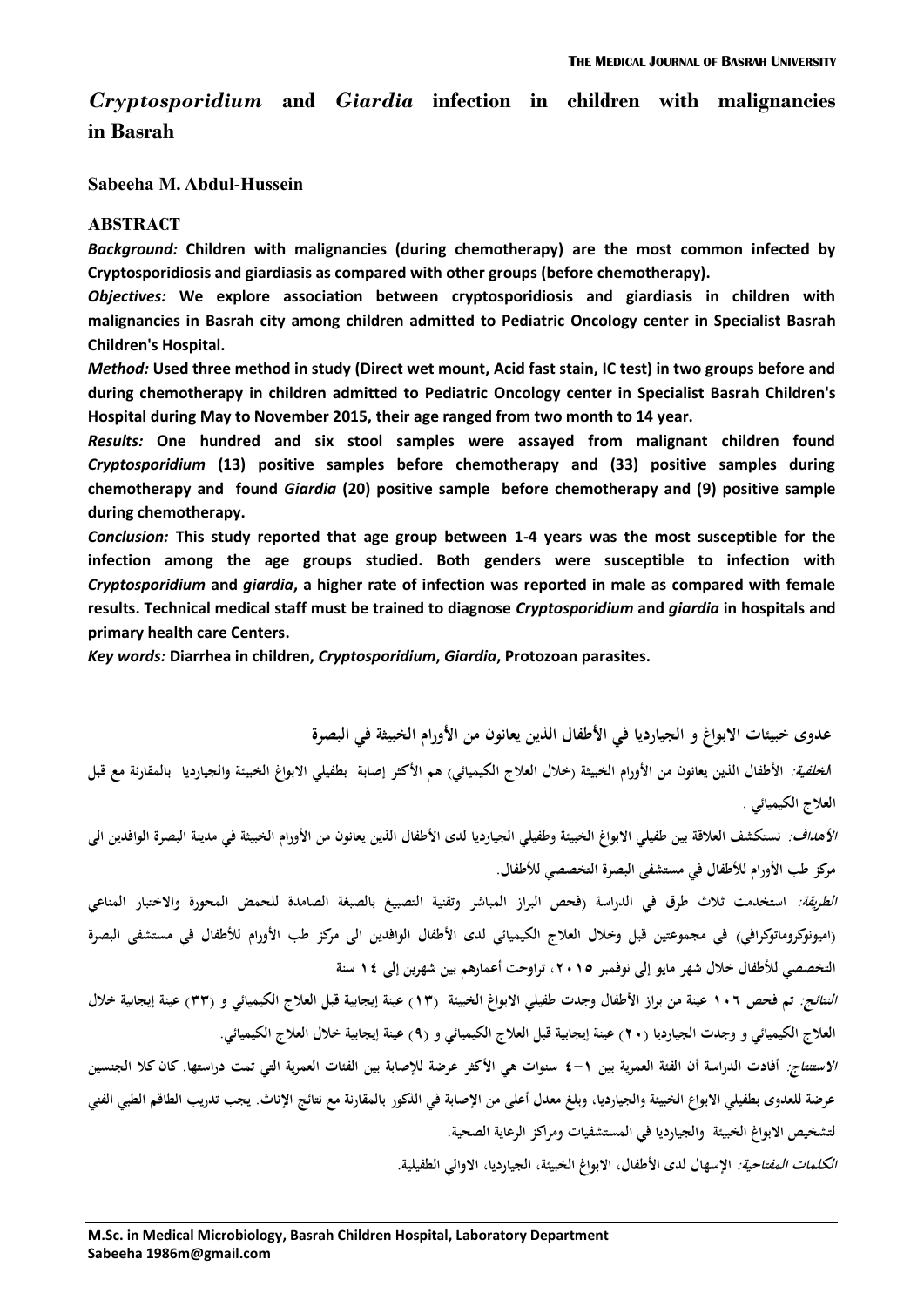### **INTRODUCTION**

*ryptosporidium* and *Giardia* are genera of protozoan parasites that infect a wide range of children. *Cryptosporidium* and *Giardia* are genera<br>
of protozoan parasites that infect a<br>
cryptosporidium, an apicomplexan, is reported to infect persons in 106 countries. [1] *Giardia*, a flagellated, facultative anaerobic, similarly widespread, is the most common intestinal parasite of persons.<sup>[2]</sup> They are transmitted through the fecal-oral route following direct or indirect contact with the infective stages of the parasite from three sources: anthroponotic, zoonotic and sapronotic.<sup>[3]</sup> Giardia and *Cryptosporidium* infections are common cause of gastroenteritis known as giardiasis and cryptosporidiosis, respectively. It is believed that giardiasis is still a significant health problem. Most infected persons are children who suffer and experience growth retardation.<sup>[4]</sup> Cryptosporidiosis is a frequent cause of diarrheal disease in humans. Infection is acquired via the fecal-oral route, and *C. parvum* has been recognized as the cause of large waterborne and food-borne outbreaks of gastroenteritis.<sup>[5]</sup> Risk factors for sporadic cryptosporidiosis<sup>[6]</sup>, include age (children under five years of age and, to a lesser extent, young adults, who presumably have a greater likelihood of contact with these patients), travelling abroad, contact with a diarrheic individual and contact with farm animals.<sup>[7]</sup> *Giardia* is typically characterized in human by diarrhea, steatorrhea, abdominal cramps, bloating, malabsorption and weight loss. Person-to-person transmission occurs by handto-mouth transmit of cysts from the feces of a person infected with Giardia. Outbreaks of Giardia infections in families and institutions, such as day care centers and nursing homes, especially those with diapered children, have been associated with fecal-oral route. $[8]$ Transmission of *Cryptosporidium* and *Giardia* can be direct, from host to host, or indirect, through the ingestion of contaminated food or water, a multitude of transmission cycles therefore exist, involving domestic animals and

wildlife, which in some instances result in human infections.<sup>[9]</sup> In this study we attempt to compare *Cryptosporidium* and *Giardia* infection in children with malignancies before and during chemotherapy.

#### **MATERIALS AND METHODS**

#### **A. Subjects**

A total of 106 fecal specimens were collected from children with malignant diseases aged 2 months to 14 years before and during (6 to 8 weeks) chemotherapy in Pediatric Oncology Center at Basrah children's specialist hospital during May to November 2015.Stool samples were collected in clean containers without any additives.

## **B. Procedure**

# **1- Direct wet mount by saline and lugol's iodine.**

 Procedure: Use direct wet mount for detection *Giardia* in stool sample<sup>[10]</sup>, procedure as in following:

- **a.** Drop of saline was put in one half of the slide and drop of lugol's iodine solution was put on the other half of the slide.
- **b.** Mixed small portion of stool with one drop of saline and similarly, a small amount of stool was mixed with the one drop of lugol's iodine.
- **c.** A coverslip was put on both drops of saline and lugol's iodine and then examined under the microscope with 10X and 40X.

## **2- Modified Ziehl-Neelsen acid fast stain**

**Procedure:** As recommended by ARCOMEX Modified Ziehl-Neelsen acid fast stain kit instructions for detection *Cryptosporidium*.

**1. A thin fecal smear was conducted and left it to the air for 2 to 3 min and drying on a heating block (70˚C) for 5 min.**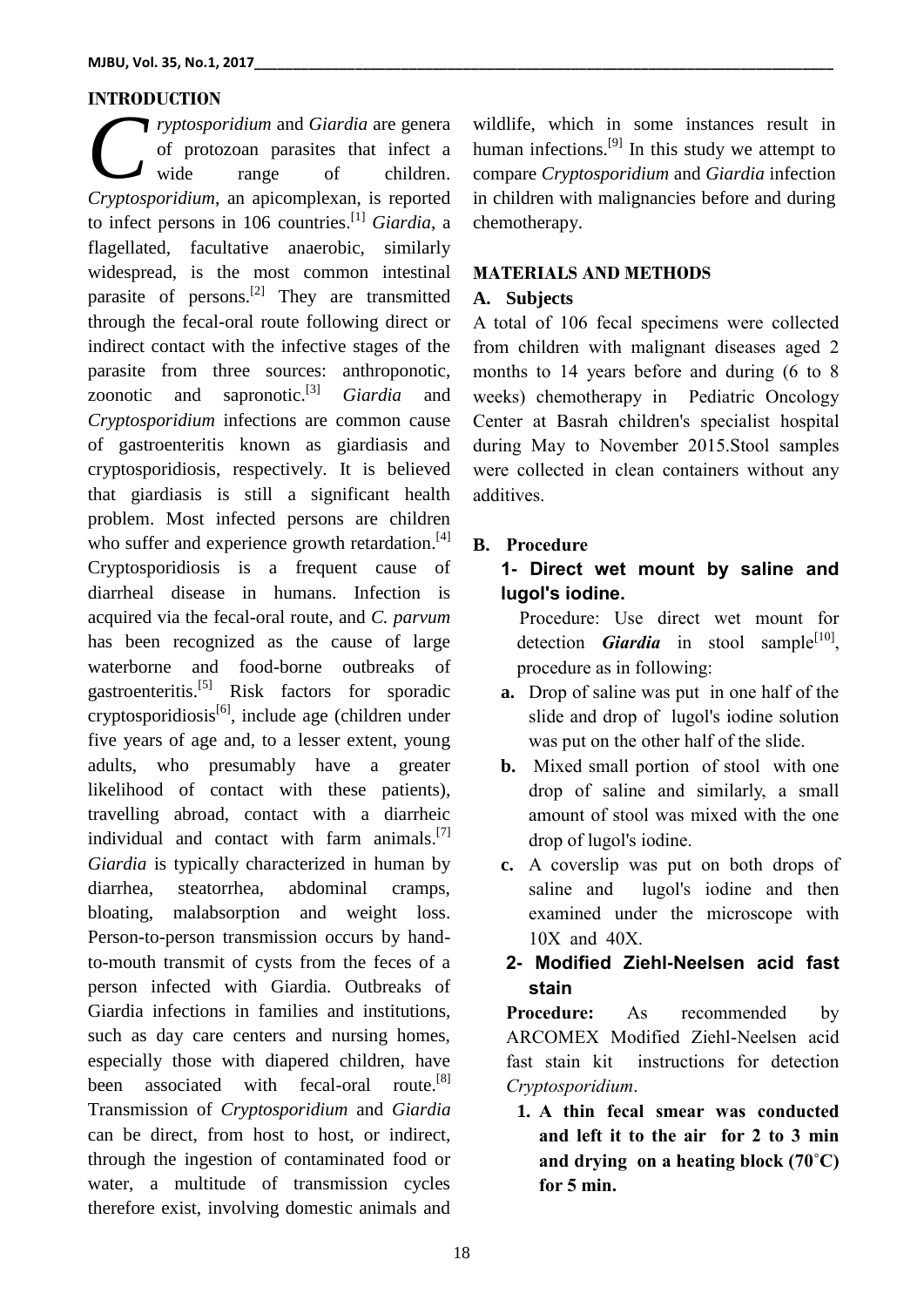- **2. Stained with carbol–fuchsin and gently heat slide to steaming for 5 min using Bunsen Burner**
- **3. Rinsed in tap water.**
- **4. Put drops of 5% sulfuric acid to decolorize for at least thirty second.**
- **5. Rinsed in tap water.**
- **6. Stained with methylene blue for one minutes.**
- **7. Rinsed in tap water.**
- *Examined using oil immersion lense.*

## **3-Immunochromatographic test (IC)**

 **Procedure:** as recommended by RIDA®QUICK *Cryptosporidium* kit instructions for detection *Cryptosporidium*.

- **1. Reagent must be brought at room temperature about (20-25°C).**
- **2. Pipette 1 ml of the extraction buffer diluent into a test tube.**
- **3. Add 100 µl or 50 mg stool sample.**
- **4. mix sample via vortex mixer.**
- **5. Leave stool sample to stabilizer about three minutes.**
- **6. Pull about four drops or 200 μl of the supernatant and put it in round slot of the cassette.**

### **7. Read off results after 5 minutes.**

### **Evaluation**

*Positive:* Red and Blue band shown together.

*Negative:* Blue band only.

## **Statistical Analysis:**

Statistical package of social science (SPSS) version 20 was used to analyze data, Chi-square  $(X^2)$  test was used to assess the significance of difference between groups and variable, P-value less than 0.05 was considered to be statistically significant.

## **RESULTS**

In (Table-1),out of 106 patients with malignant diseases before chemotherapy, 12.3% were found to excrete *Cryptosporidium oocyst* in their stool, compared to the 31.1 % of patients with malignant diseases during chemotherapy. Of the same 106 patients with malignant diseases before chemotherapy, 18.9% were found to be positive for *Giardia*, compared to the 8.5% of patients during chemotherapy. The difference was highly significant.

|  | Table 1. Giardia and Cryptosporidium infections before and during chemotherapy |  |  |
|--|--------------------------------------------------------------------------------|--|--|
|  |                                                                                |  |  |

|                            |                 | Giardia infection * | Cryptosporidium infection** |                 |  |
|----------------------------|-----------------|---------------------|-----------------------------|-----------------|--|
|                            | <b>Positive</b> | <b>Negative</b>     | <b>Positive</b>             | <b>Negative</b> |  |
| <b>Before chemotherapy</b> | 20 (18.9%)      | 86 (81.1%)          | $13(12.3\%)$                | 93(87.7%)       |  |
| During chemotherapy        | 9(8.5%)         | 97 (91.5)           | 33(31.1%)                   | 73(68.9%)       |  |

**\*X² = 8.648, df =1, P <0.05 \*\*X² = 11.105, df =1, P <0.05**

In (Table-2), the highest rate of *Giardia*  infection among the three types of malignant diseases groups was found in patients with Lymphoma (HL, NHL); 31.2% before and 6.2% during chemotherapy. Statistically, the difference was significant ( $P < 0.05$ ). Other rates of infection were 19.7% among patients

with Leukemia (ALL, AML, CML) before chemotherapy and 9.8% during chemotherapy, therefore, statistically the difference was not significant ( $P > 0.05$ ). While 10.3% was found in those with solid tumor before chemotherapy and 6.9% during chemotherapy, the difference was not significant ( $P > 0.05$ ). The highest rate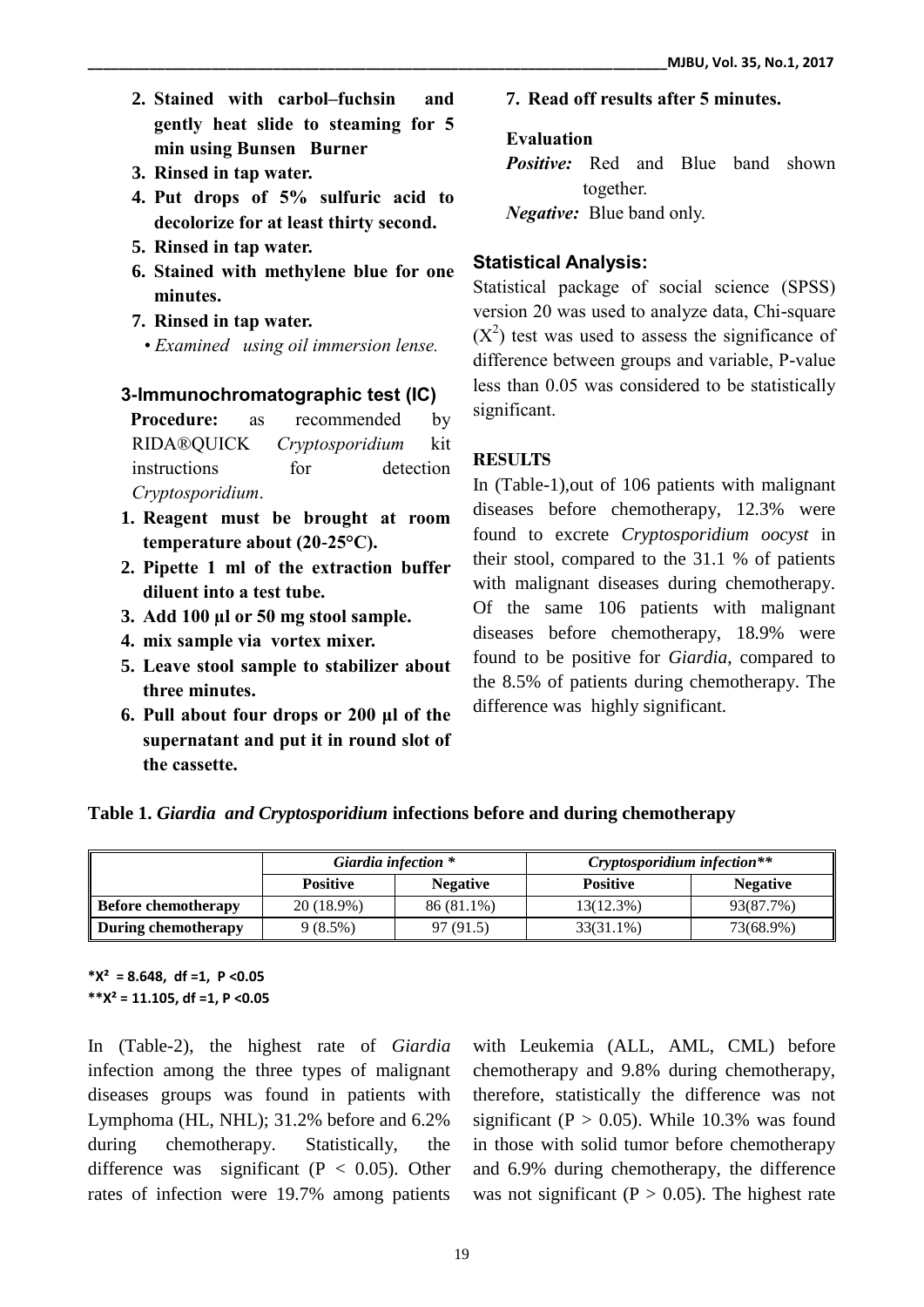of *Cryptosporidium* infection among the three types of malignant diseases groups was found in patients with Lymphoma (HL,NHL); 6.2% before and 43.8% during chemotherapy (Table 4-4). Statistically, the difference was very significant ( $x^2 = 6.000$ , df =1, P < 0.05). Other rates of infection were 13.1% among patients with Leukemia (ALL, AML, CML) before chemotherapy and 29.5% during chemotherapy, therefore, statistically the difference was significant ( $x^2 = 4.888$ , df =1, P < 0.05). While 13.8% was found in those with solid tumor before chemotherapy and 27.6% during chemotherapy, therefore, statistically the difference was not significant ( $x^2 = 1.681$ , df =1,  $P > 0.05$ ).

**Table 2. Presence of** *Giardia* **infection among various types of malignant diseases before and during chemotherapy**

| Patient group   |                            | <b>Type of malignant cases</b> | <b>Total</b> |                |    |
|-----------------|----------------------------|--------------------------------|--------------|----------------|----|
|                 |                            | Leukemia *                     | Lymphoma**   | Solid tumor*** |    |
| Giardia         | <b>Before chemotherapy</b> | 12(19.7%)                      | $5(31.2\%)$  | $3(10.3\%)$    | 20 |
|                 | During chemotherapy        | $6(9.8\%)$                     | $1(6.2\%)$   | $2(6.9\%)$     |    |
| Cryptosporidium | <b>Before chemotherapy</b> | $8(13.1\%)$                    | $1(6.2\%)$   | $4(13.8\%)$    | 13 |
|                 | <b>During chemotherapy</b> | 18(29.5%)                      | $7(34.8\%)$  | 8(27.6%)       | 33 |

*Giardia* **\* X<sup>2</sup> = 3.873, df = 1, P < 0.05** 

 **\*\* X<sup>2</sup> = 2.347, df = 1, P > 0.05**

 **\*\*\*X<sup>2</sup> = 3.642, df =1, P > 0.05**

*Cryptosporidium* **\* X<sup>2</sup> = 4.888, df = 1, P < 0.05**  $*$ **\***  $x^2$  = 6.000, df = 1, P < 0.05  **\*\*\* X<sup>2</sup> = 1.681, df =1, P > 0.05**

In (Table-3), the highest rate of *Giardia*  infection occurred in the age group of 1-4 years of age, approximately 25% before chemotherapy and 10% during chemotherapy. Statistically, there was significant difference  $(x^2)$ =5.926, df = 1, P < 0.05). However, statistically, there was not a significant difference in the other age groups ( $P > 0.05$ ). The highest rate of

*Cryptosporidium* infection occurred in the age group of 1-4 years of age, approximately 25% before chemotherapy and 45% during chemotherapy. Statistically, there was significant difference ( $x^2 = 3.516$ , df = 1, P < 0.05). However, statistically, there was not a significant difference in the other age groups (P  $> 0.05$ ).

**Table 3.** *Giardia and Cryptosporidium* **infections according to the age groups before and during chemotherapy**

|                                  |                    | <b>Before chemotherapy</b> |           | During chemotherapy |                 |                       |               |          |           |
|----------------------------------|--------------------|----------------------------|-----------|---------------------|-----------------|-----------------------|---------------|----------|-----------|
|                                  | Age groups<br>(yr) | No.<br>examined            | +ve Cases | $\frac{6}{9}$       | No.<br>examined | $+ve$<br><b>Cases</b> | $\frac{0}{0}$ | $\chi^2$ | P value   |
| infection<br>Giardia             | $\lt 1$            | 8                          |           | 12.5                | 8               | $\theta$              | $\Omega$      | 1.131    | <b>Ns</b> |
|                                  | 1-4                | 40                         | 10        | 25                  | 40              | 4                     | 10            | 5.926    | 0.042     |
|                                  | $5-9$              | 34                         | 6         | 17.6                | 34              | $\overline{2}$        | 5.9           | 1.531    | <b>Ns</b> |
|                                  | $10 - 14$          | 24                         | 3         | 12.5                | 24              | 3                     | 12.5          | 1.361    | <b>Ns</b> |
| Cryptospo<br>infection<br>ridium | $\lt 1$            | 8                          | 0         | $\Omega$            | 8               | 3                     | 37.5          | 3.692    | <b>NS</b> |
|                                  | $1 - 4$            | 40                         | 10        | 25                  | 40              | 18                    | 45            | 3.516    | 0.050     |
|                                  | $5-9$              | 34                         |           | 2.9                 | 34              | 6                     | 17.6          | 3.981    | <b>NS</b> |
|                                  | $10 - 14$          | 24                         | 2         | 8.3                 | 24              | 6                     | 25            | 2.400    | <b>NS</b> |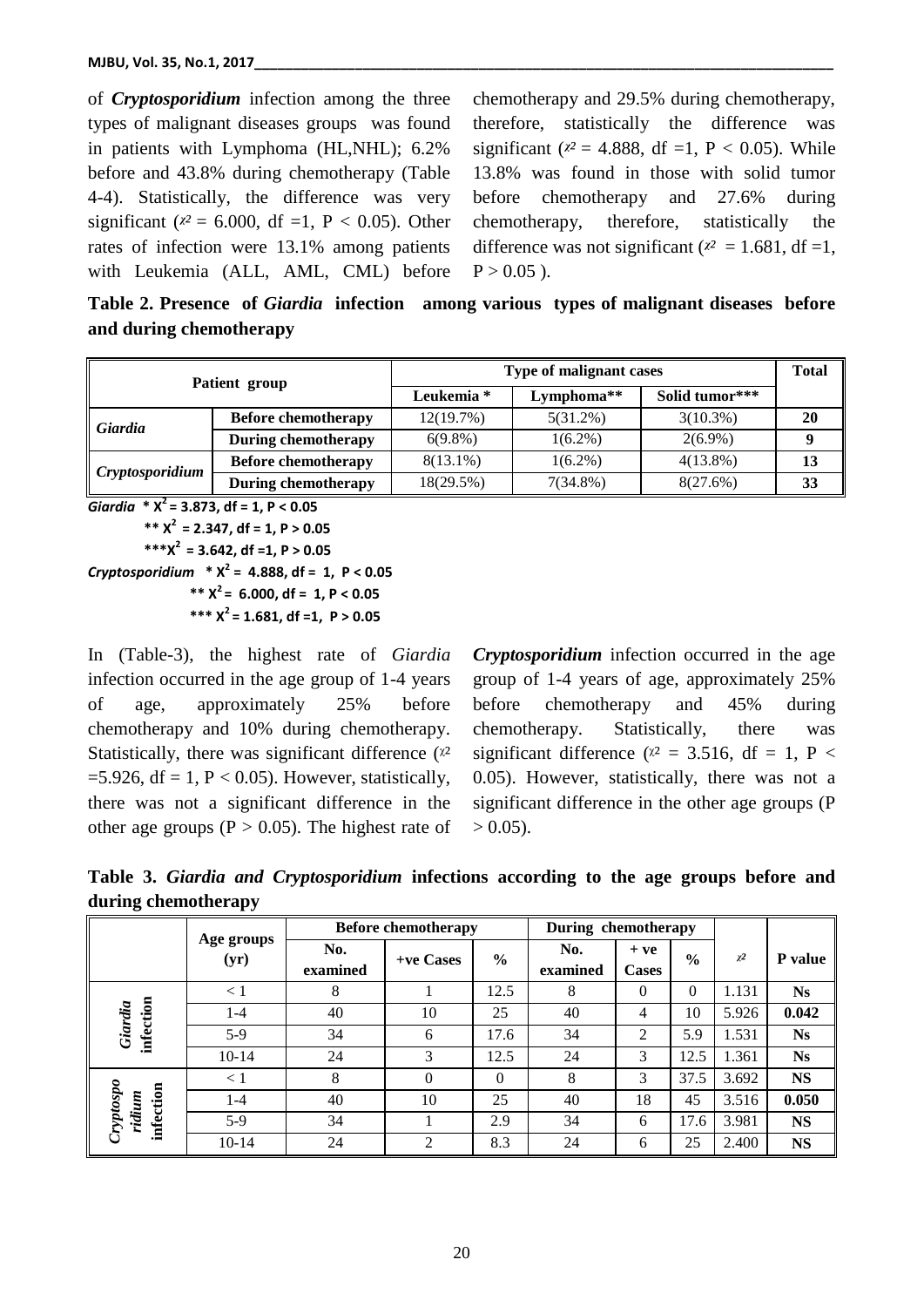(Table-4), shows *Giardia* infections in patients before and during chemotherapy were 20% found in males before chemotherapy and 8.3% during chemotherapy. Statistically, the difference was significant ( $x^2$  =5.455, df = 1, P <0.05). However, infections found in females were 17.4% before chemotherapy compared to the 8.7% during chemotherapy. Thus, the difference was not significant in females (*ᵡ²*=3.242, df = 1, P> 0.05). *Cryptosporidium*

infections in patients before and during chemotherapy were 11.7% found in males before chemotherapy and 26.7% during chemotherapy. Statistically, the difference was significant ( $x^2 = 4.357$ , df = 1, P < 0.05). However, infections found in females were only 13% before chemotherapy compared to the 37% during chemotherapy. Thus, the difference was significantly different among females  $(x^2 =$ 7.014, df = 1, P < 0.05).

**Table 4.** *Giardia and Cryptosporidium* **infections according to gender before and during chemotherapy**

| <b>Patients (gender)</b>       |               | <b>Test</b>                                |      | + ve cases     |       | P value   |
|--------------------------------|---------------|--------------------------------------------|------|----------------|-------|-----------|
|                                |               | Before chemotherapy                        | No.  | 12             | 5.455 | ${\bf S}$ |
|                                |               |                                            | $\%$ | 20%            |       |           |
|                                | <b>Male</b>   |                                            | No.  | 5              |       |           |
| infection                      |               | During chemotherapy                        | $\%$ | 8.3%           |       |           |
|                                |               | Before chemotherapy<br>During chemotherapy | No.  | 8              |       | <b>NS</b> |
| Giardia                        | <b>Female</b> |                                            | $\%$ | 17.4%          | 3.242 |           |
|                                |               |                                            | No.  | $\overline{4}$ |       |           |
|                                |               |                                            | $\%$ | 8.7%           |       |           |
|                                | <b>Male</b>   | Before chemotherapy                        | No.  | 7              | 4.357 | ${\bf S}$ |
|                                |               |                                            | $\%$ | 11.7           |       |           |
|                                |               | During chemotherapy                        | No.  | 16             |       |           |
|                                |               |                                            | $\%$ | 26.7           |       |           |
| Cryp to sporidium<br>infection | <b>Female</b> | Before chemotherapy                        | No.  | 6              | 7.014 | S         |
|                                |               |                                            | $\%$ | 13.0           |       |           |
|                                |               | During chemotherapy                        | No.  | 17             |       |           |
|                                |               |                                            | $\%$ | 37.0           |       |           |

In (Table-5), it was found *Giardia* infection rate in urban areas before chemotherapy was 14% and 9.3% during chemotherapy. Statistically, the relationship was not significant  $(x^2 =$ 4.773,df=1,  $P > 0.05$ ). In rural areas, it was found that the infection rate of patients before chemotherapy was 22.2% and 7.9% for those during chemotherapy. Therefore, there was significant difference statistically  $(x^2 = 4.484$ , df =1, P < 0.05). *Cryptosporidium* infection rate in urban areas before chemotherapy was 9.3% and 23.3% during chemotherapy. Statistically, the relationship was not significant ( $x^2 = 3.071$ , df=1,  $P > 0.05$ ). In rural areas, it was found that the infection rate of patients before chemotherapy was 14.3% and 36.5% for those during chemotherapy. Therefore, there as a very significant difference statistically ( $x^2 = 8.210$ , df  $=1, P < 0.05$ ).

- **1. Leukemia include:** (Acute lyphocytic leukemia, Acute myelocytic leukemia and Chronic myelocytic leukemia).
- **2. Lymphoma include:** (Hodgkin lymphoma and Non-Hodgkin lymphoma).
- **3. Solid tumor include:** (Neuroblastoma, Osteogenic sarcoma, Hepatoblastoma, Adenocarcinoma, Ewing's sarcoma, Rhabdomyosarcoma and Brain tumor).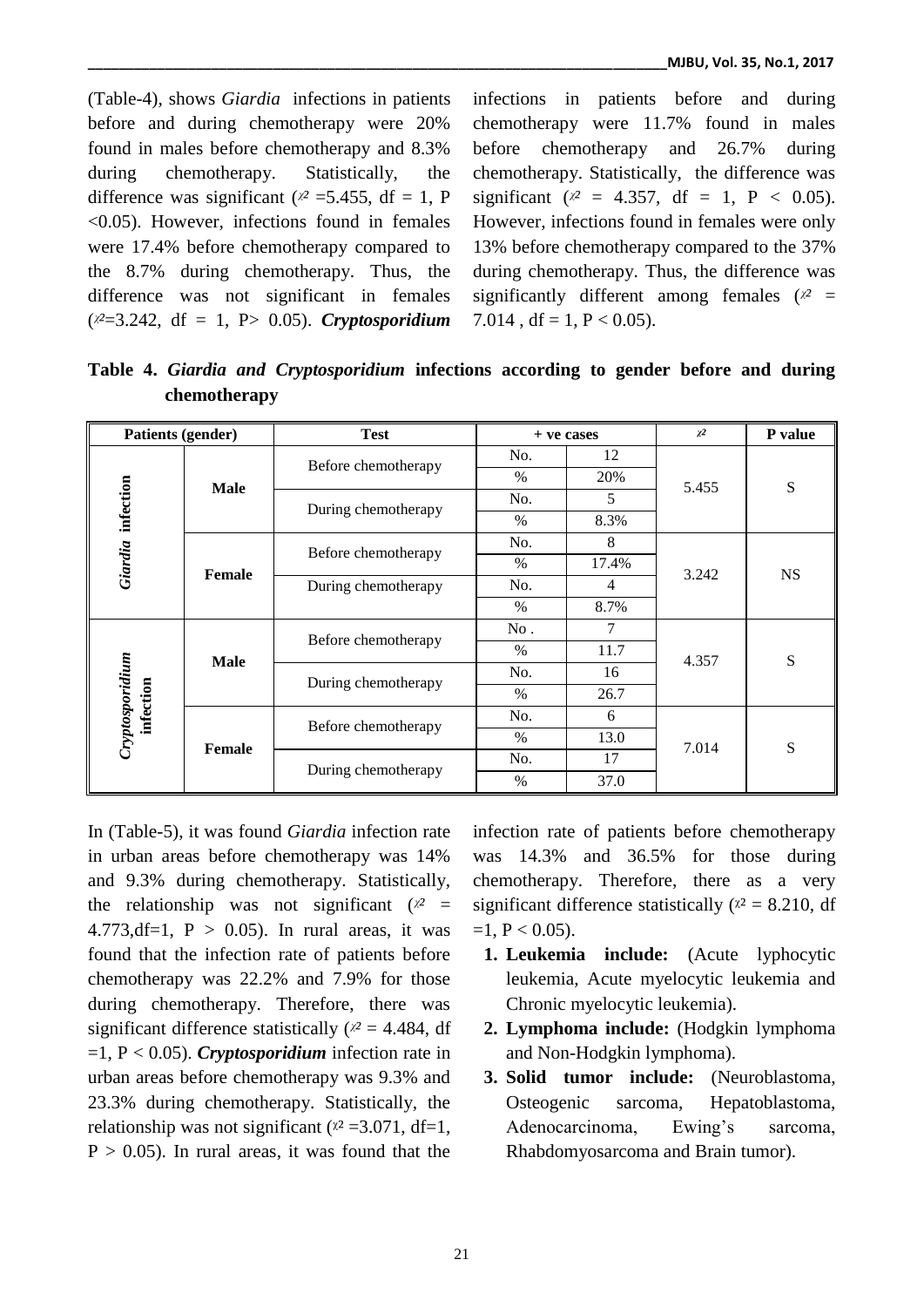| <b>Patient group</b>         |              |                     |      | $+ve$ |       | P value   |
|------------------------------|--------------|---------------------|------|-------|-------|-----------|
|                              |              | Before chemotherapy | No.  | 6     |       |           |
|                              | <b>Urban</b> |                     | $\%$ | 14%   | 4.773 | <b>Ns</b> |
| infection                    |              | During chemotherapy | No.  | 4     |       |           |
|                              |              |                     | $\%$ | 9.3%  |       |           |
|                              |              | Before chemotherapy | No.  | 14    | 4.484 | S         |
| Giardia                      | <b>Rural</b> |                     | $\%$ | 22.2% |       |           |
|                              |              | During chemotherapy | No.  | 5.    |       |           |
|                              |              |                     | $\%$ | 7.9%  |       |           |
|                              | <b>Urban</b> | Before chemotherapy | No.  | 4     |       |           |
|                              |              |                     | $\%$ | 9.3   | 3.071 | <b>NS</b> |
|                              |              | During chemotherapy | No.  | 10    |       |           |
|                              |              |                     | $\%$ | 23.3  |       |           |
| Cryptosporidium<br>infection | <b>Rural</b> | Before chemotherapy | No.  | 9     |       |           |
|                              |              |                     | $\%$ | 14.3  | 8.210 | S         |
|                              |              | During chemotherapy | No.  | 23    |       |           |
|                              |              |                     | $\%$ | 36.5  |       |           |

**Table 5.** *Giardia and Cryptosporidium* **infections in relation to residence before and during chemotherapy**

#### **DISCUSSION**

*Cryptosporidium* and *Giardia* are genera of protozoan parasites that infect a wide range of humans. Species within these genera cause human cryptosporidiosis and giardiasis, which probably constitute the most common causes of protozoal diarrhea worldwide, and lead to significant morbidity and mortality in both the developing and developed world. The result of the study demonstrated that *Cryptosporidium*  and *Giardia* infection occurred in children with malignant disease. This is the first report about *Cryptosporidium* and *Giardia* in children with malignant disease in Basrah Province. In the present study a close association between the *Cryptosporidium* and *Giardia* infection and age of children was observed before and during chemotherapy. The results of the present study in Basrah found that the total rate of *Cryptosporidium* infection in children before chemotherapy was 12.3% and 31.1% during chemotherapy. These indicate that immunocompromised patients are more susceptible to be infected with this parasite and *Cryptosporidium* was consistent with the hypothesis that the parasite would have the highest prevalence in immunocompromised patients. This rate was higher than those recorded during chemotherapy in Basrah of (8%) by Mahdi, *et al.* (1997)<sup>[11]</sup>; in Baghdad (6%) by Al-Janabi *et al.*(2005) and (14.78%) by Al-Warid *et al*.(2012). <sup>[12,13]</sup> Also it was higher than reported in Kuwait (3.4%) by Iqbal, *et al.*  (2011) and in Iran (4.4%) by Mohammadi *et al.*  (2006). [14,15] In Egypt, cryptosporidiosis in immunocompromised children was (4.8%). [16] In Iran children suffered from hematopoietic malignancy was (4.2%).<sup>[17]</sup> In Ethiopia about  $(10.4\%)^{[18]}$ , in Germany, *Cryptosporidium* was found in (12.6% )of patients with colorectal cancer. [19] In India found *Cryptosporidium* in  $(3.8\%)$ .<sup>[20]</sup> Explanation the differences and disparities in rates of *Cryptosporidium* infection among children of cancer patients may be attributed to that chemotherapy would cause weaknesses to patient's cells thus weakens the immune system and so the parasite can penetrate.<sup>[21]</sup> Also Cryptosporidiosis is considered to be one of the most serious opportunistic infections that complicates cancer.<sup>[22]</sup> The results of the present study in Basrah found that the total rate of *Giardia*  infection in children before chemotherapy was 18.9% and 8.5% during chemotherapy. This results was higher than recorded in Ethiopia (13.8%). [23] In China found *Giardia* in children about  $(9.5\%)$ .<sup>[24]</sup> But less than recorded in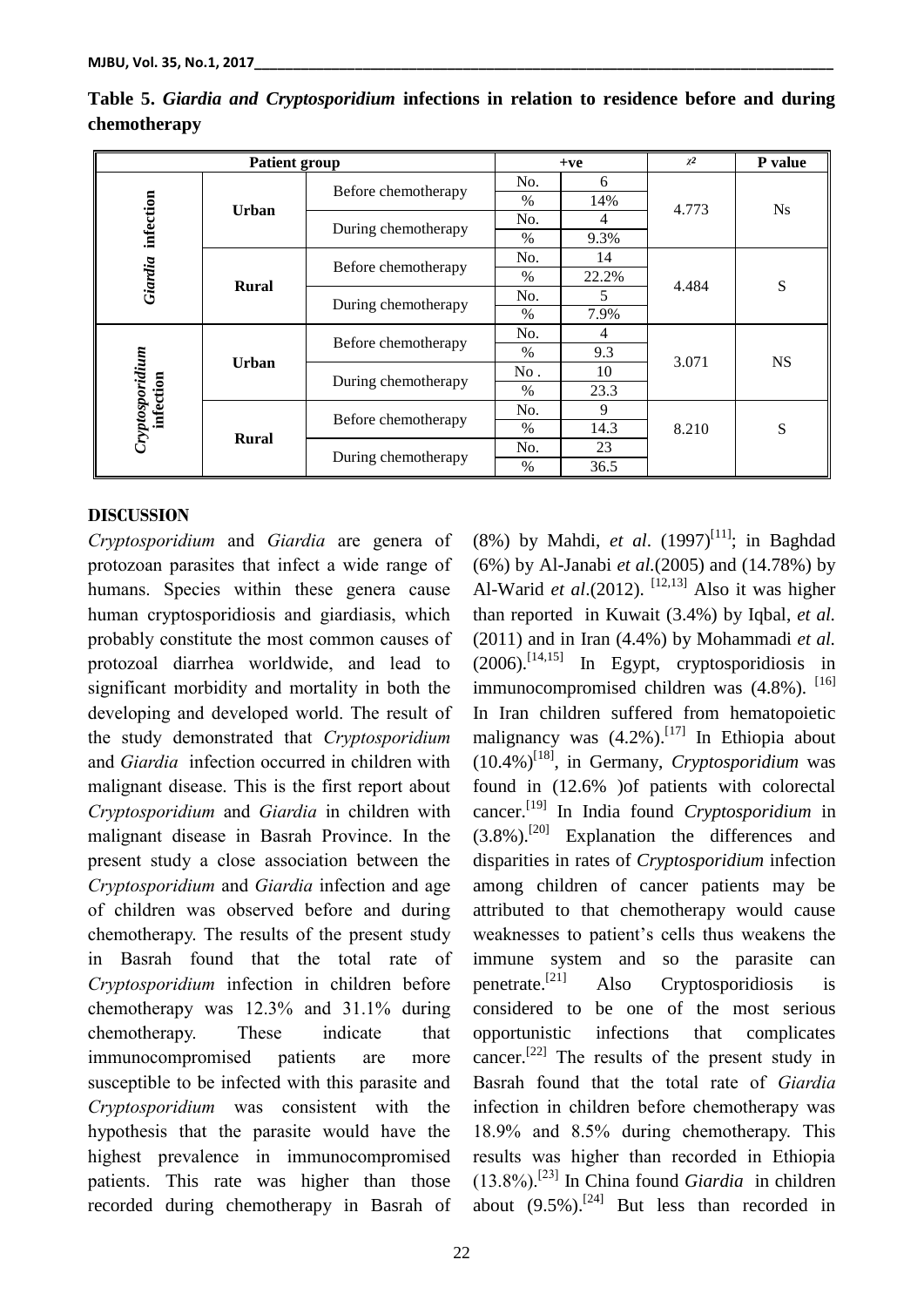Muthanna found about 25%. [25] In Babylon found about  $26.05\%$  . <sup>[26]</sup> In Dohuk, northern Iraq found about  $31.3\%$  in children<sup>[27]</sup>, in Iran found 26.2%.<sup>[28]</sup> Patients of this study were divided into three groups according the types of cancer. The highest rate of *Giardia* infection among the three types of malignant diseases groups was found in patients with Lymphoma (HL,NHL) (31.2%) before and (6.2%) during chemotherapy, this result is inconsistent with other studies in Iran with (18%) found in patients with Lymphoma infected with *Giardia*. [29] In India was found (12%) in lymphoma patients.<sup>[30]</sup> Giardiasis has been reported in cases of leukemia (19.7%) before chemotherapy and (9.8%) during chemotherapy. This result is different from result in Basrah  $(7.2\%)$ .<sup>[31]</sup> Giardiasis was less prevalent in solid tumor (10.3%) before chemotherapy and (6.9%) during chemotherapy, this result is different to studies in Basra not detectable cases of *Giardia*  infection.<sup>[31]</sup> The highest rate of *Cryptosporidium* infection among the three types of malignant diseases groups was found in patients with Lymphoma (HL,NHL) (6.2%) before and (43.8 %) during chemotherapy, this result is inconsistent with other studies in Basra with (48.3%) found in patients with Lymphoma infected with *Cryptosporidium*. [11] Cryptosporidiosis has been reported in cases of leukemia (13.1%) before chemotherapy and (29.5%) during chemotherapy, this result differentially to studies in Basrah  $(6.25\%)^{[11]}$ ; in London 1982, reported only one patients with *Cryptosporidium* infection during chemotherapy treatment for acute lymphoblastic leukemia with severe and profuse watery diarrhea.<sup>[32]</sup> Cryptosporidiosis was less prevalent in solid tumor (13.8%) before chemotherapy and (27.6%) during chemotherapy, this result is different to studies in Basrah not detectable cases of *Cryptosporidium* infection<sup>[11]</sup>, In Turkey found about 8.3% in patients who were diagnosed with solid tumors.<sup>[33]</sup> Patients of this study were divided into four age groups. Infection was observed before chemotherapy

among age group of (1-4 years) was (25%) compared to children during chemotherapy of (10%) which showed clear increase. These results are different from some studies, as in AL-Muthanna found  $60\%$ <sup>[25]</sup>, in Baghdad found 57.14% <sup>[34]</sup>, in Diyala found 52.63% <sup>[35]</sup>, in Dohuk found 50.2% (27), in USA found about 3.1% in 2013<sup>[36]</sup>, in Kenya found 4.5% <sup>[37]</sup>, in Ethiopia found 16.2% in children under 5 years [38] , in Turkey found *Giardia duodenalis* about  $3.82\%$ . [39] [39] *Cryptosporidium* Infection was observed before chemotherapy among age group of (1-4 years) was (25%) compared to children during chemotherapy of (45%) which showed clear increase. These results are differently to some studies, as in Erbil children of age under 5 years old was  $(14%)$ . <sup>[40]</sup> These results might be in association with different risk factors including the physiological and immunological status of the examined patients. However, there is no published report about the relationship between age and *Giardia* infection in-patient with malignancy. Male patients group were more infected (20% and 8.3%) before and during chemotherapy than female (17.4% and 8.7%). This result differentially to studies in Basrah<sup>[31]</sup>, in Babylon<sup>[26]</sup>, in Diyala <sup>[34]</sup>, in Bangladesh<sup>[41]</sup>, *Giardia* found in patient with diarrhea in Bangladesh.<sup>[42]</sup> The result similarity to this study in Dohuk  $^{[27]}$ , in AL-Muthanna <sup>[25]</sup>, in Turkey <sup>[38]</sup>, in Ethiopia <sup>[38]</sup>, in kenya<sup>[37]</sup>, in USA <sup>[39]</sup>, in China <sup>[24]</sup>, in Libya.<sup>[43]</sup> In this study we found *Giardia* in Rural areas more than in Urban areas and more significant as well. In urban areas the percent found before chemotherapy was (14%) and during chemotherapy was (9.3%), but in rural areas (22.2%) was found before chemotherapy and (7.9%) during chemotherapy. Insignificant difference between urban and rural residents of before and during chemotherapy was noticed, which might be due to the geographical distribution of no children in Basra. This finding is in agreement with that recorded in Basrah<sup>[31]</sup>, AL-Muthanna<sup>[25]</sup>, in Turkey<sup>[38]</sup>, in USA.<sup>[39]</sup> And differs from some studies such as in Latin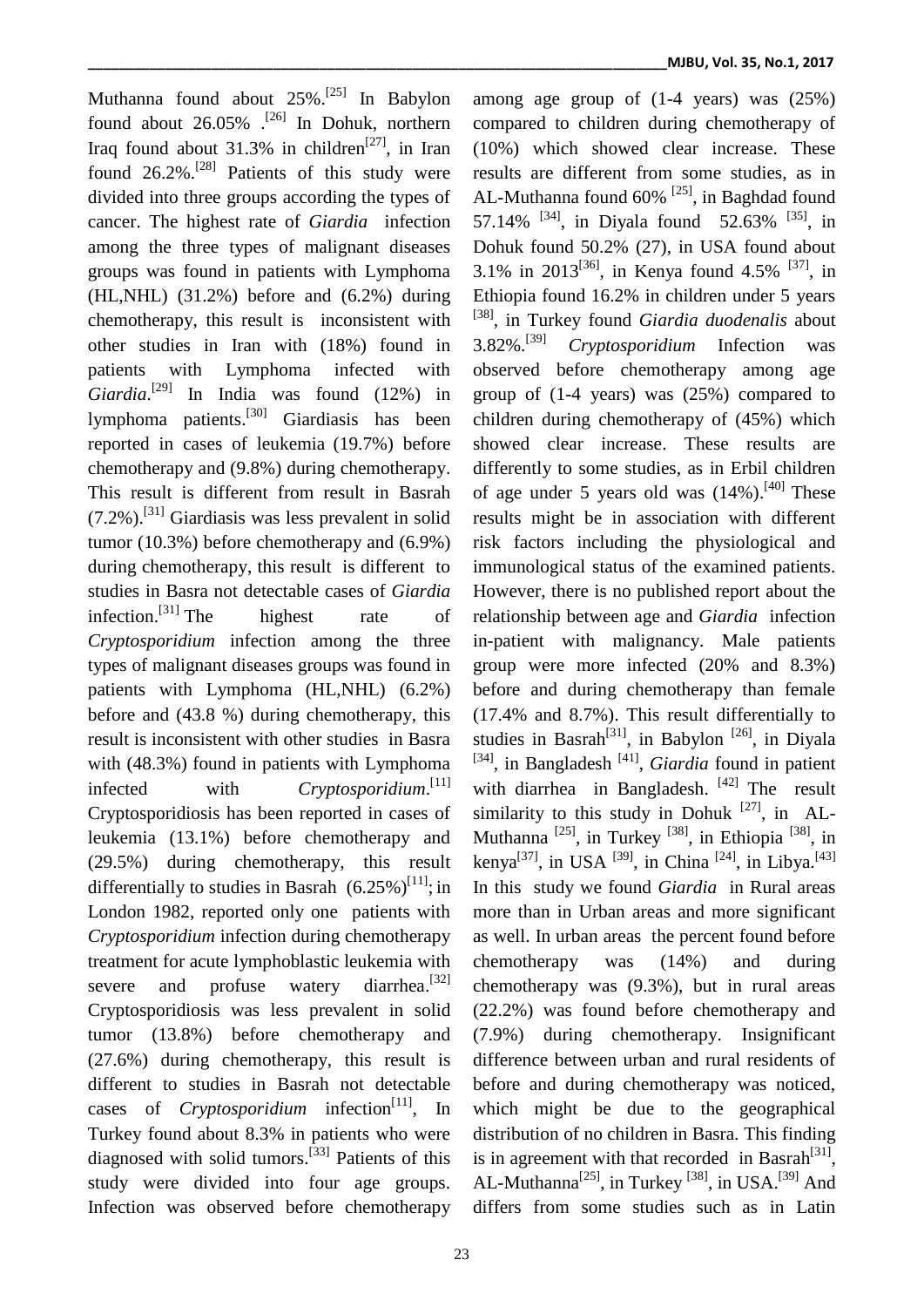America [44] , Stull *et al* found infection in urban areas was more than in rural in Eastern Ontario.<sup>[45]</sup> In this study we found *Cryptosporidium* in rural areas more than in urban areas and more significant as well. In urban areas the percent found before chemotherapy was (9.3%) and during chemotherapy was (23.3%), but in rural areas (14.3%) was found before chemotherapy and (36.5%) during chemotherapy. This finding is in agreement with that recorded in Basrah.<sup>[11]</sup> And differs with some studies such as in. <sup>[46]</sup> Also, for the first time in Iraq, this study worked on finding *Cryptosporidium* and *Giardia*  infections before and during chemotherapy.

In conclusion, This study reported that age group between 1-4 years was the most susceptible for the infection among the age groups studied. Both genders were susceptible to infection with *Cryptosporidium* and *giardia*, a higher rate of infection was reported in male as compared with female results. Technical medical staff must be trained to diagnose *Cryptosporidium and giardia* in hospitals and primary health care Centers.

#### **ACKNOWLEDGMENT**

We acknowledge with a deep sense of gratitude, the support of the staff of Basrah Children's Specialty Hospital especially Dr. Ali A. Sabri, Dr. Hussam M. Saleh.

#### **REFERENCES**

- **1. Fayer R, Morgan U, Upton SJ. Epidemiology of**  *Cryptosporidium***: transmission, detection and identification. Int. J. Parasitol. 2000; 30: 1305– 1322.**
- **2. Caccio SM,****Thompson RC, McLauchlin J, Smith H. Unravelling** *Cryptosporidium* **and** *Giardia*  **epidemiology. Trends Parasitol. 2005; 21: 430- 437.**
- **3. Hubalek Z. Emerging human infectious diseases: anthroponoses, zoonoses, and sapronoses. Emer Infect Dis. 2003; 9: 403-404.**
- **4. Farthing MJ, Mata LJ, Kronmal RA. Natural history of Giardia infection of infants and children in rural Guatemala and its impact on physical growth."Am. J. Clin. Nutr. 1986;43(3):**

**395–405.**

- **5. Steinberg EB, Mendoza CE, Glass RA, Rana RB, Lopez MB,** *et al.* **Prevalence of infection with waterborne pathogens: a seroepidemiologic study in children 6-36 months old in San Juan Sacatepequez. 2004, Guatemala. Am. J. Trop. Med. Hyg.2004; 70(1): 83–88.**
- **6. Robertson B. Case-control studies of sporadic cryptosporidiosis in Melbourne and Adelaide, Australia. Epidemiol. Infect. 2000;128, 419–431.**
- **7. Roy SL. Risk factors for sporadic cryptosporidiosis among immunocompetent persons in the United States from 1999–2001. J. Clin. Microbiol.2004; 42, 2944–2951.**
- **8. Baldursson S, Karanis P. Waterborne transmission of protozoan parasites: review of worldwide outbreakan update 2004-2010. Water Res. 2011; 45: 6603-14.**
- **9. Current WL. Human cryptosporidiosis in immunocompetent and immunodeficient persons. Studies of an outbreak and experimental transmission. N. Engl. J. Med. 1983; 308, 1252–1257.**
- **10. World Health Organization (WHO). Basic laboratory methods in medical parasitology. WHO Geneva.1991; 11-12, 20, 102 .**
- **11. Mahdi NK, Al-Sadoon IA, Mohamed AT. First report of cryptosporidiosis among Iraqi children. Medical Journal of Basrah University.1997; 2(1): 115-120.**
- **12. Al-Janabi STM. An immunological and pathological study of Cryptosporidium parvum infection and effect of some biological factor on the infections process. Ph.D Thesis submitted to the College of Al-Mustasiryah. 2005.**
- **13. Al-Warid HS, Al-Saqur IM, Mahmood SH. Occurrence of Cryptosporidium spp. among People Live in North of Baghdad. Iraq. European Journal of Scientific Research .2012 ; 78 (4): 539-545.**
- **14. Iqbal J, Khalid N, Hira PR. Cryptosporidiosis in Kuwaiti children: association of clinical characteristics with** *Cryptosporidium* **species and subtypes. Journal of Medical Microbiology .2011; 60: 647–652.**
- **15. Mohammadi MR, Mohammad K, Farahani FA, Alikhani S, Zare M, Tehrani FR, Ramezankhani A, Alaeddini F. Reproductive Knowledge, Attitudes and Behavior Among Adolescent Males in Tehran, Iran. International Family Planning Perspectives. 2006; 32(1):35-44.**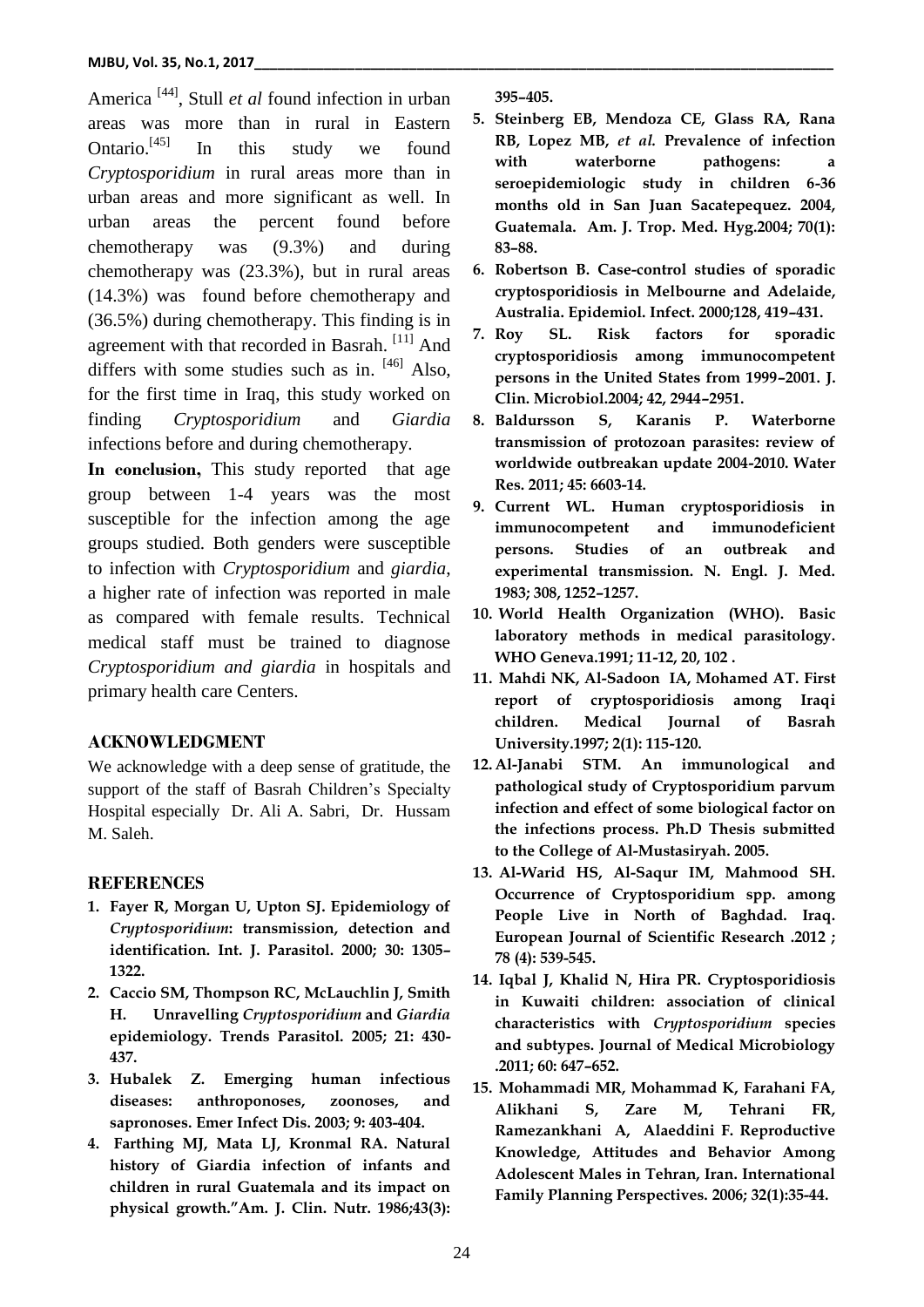- **16. El-Mahallawy H, El Basha NR, Zaki MM, El-Arousy M, Elswaifi SF, Abo-hashem EM. A comparative study on enteric parasitic infections in immunocompetent and immunosuppressed children in Egypt. Comparative Clinical Pathology. 2014; 23(5): 1509-1514.**
- **17. Dehkordy AB, Rafiei A, Alavi SM, Latifi SM. Prevalence of** *Cryptosporidium* **Infection in Immunocompromised Patients, In South-West of Iran, 2009-10. Iranian J Parasitol. 2010; 5(4): 42-47.**
- **18. Adamu H. The prevalence of intestinal parasites and molecular characterization of**  *Cryptosporidium* **species in Ethiopia. PhD. Thesis University of Addis Ababa, Ethiopia .2010.**
- **19. Sulżyc-Bielicka V, Kołodziejczyk L, Jaczewska S, Bielicki D, Kładny J. Prevalence of Cryptosporidium sp. In patients with colorectal cancer. Polski Przegląd Chirurgiczny. 2012; 84(7); 348–351.**
- **20. Sharma P, Sharma A, Sehgal R, Malla N, Khurana S. Genetic diversity of Cryptosporidium isolates from patients in North India. International Journal of Infectious Diseases. 2013; 17601– 605.**
- **21.Berenji F, Zabolinejad N, Kianifar H, Badeii Z, Banihashem A, Hiradfar A.** *Cryptosporidium* **Infection in Pediatric Patients with Lymphohematopoietic Malignancies. Iran J Pediatr. 2007; 17 (3):247-251.**
- **22.Tzipori S, Ward H. Cryptosporidiosis: biology, pathogenesis and disease. Microbes and Infection. 2002; 4:1047-1058.**
- **23.Teklu W, Haileeyesus A, Beyene P. Prevalence of Giardia duodenalis and Cryptosporidium species infections among children and cattle in North Shewa Zone, Ethiopia. BMC Infectious Diseases. 2013;13(419):1-7.**
- **24. Lin W, Lihua X, Liping D, Jianbin Y, Yaqiong G, Meijin G, Lili L, Yaoyu F. Concurrent Infections of** *Giardia duodenalis, Enterocytozoon bieneusi,* **and** *Clostridium difficile* **in Children during a Cryptosporidiosis Outbreak in a Pediatric Hospital in China. PLOS Neglected Tropical Diseases. 2013;7(9):1- 9.**
- **25. Nabaa MT, Muhammed OM, Yassir DK. Iraqi Genotyping of Giardia lambila (A,B,E,F) in Human Stool In AL-Muthanna Province–Iraq. International Journal of Advanced Research.**

**2015;3(10) :757 – 771.**

- **26. Ali JK. Prevalence of Entamoeba histolytica and Giardia lamblia parasites among patients attending Al-Emam Ali hospital in Al-Mashrooh provice / Babylon. Kufa Journal For Veterinary Medical Sciences. 2015; 6 (1).**
- **27. Al-Saeed AT, Issa SH. Frequency of Giardia lamblia among children in Dohuk, northern Iraq . Eastern Mediterranean Health Journal. 2006;12( 5):2006.**
- **28. Heidari A, Rokni MB. Prevalence of Intestinal Parasites among Children in Day-care Centers in Damghan - Iran. Iranian J Publ Health. 2003; 32( 1):31-34.**
- **29. Nona Z, Fariba B, Elham BE, Zahra B, Abdollah B, Monavar A. Intestinal Parasites in Children with Lymphohematopoietic Malignancy in Iran, Mashhad. Jundishapur Journal of Microbiology. 2013; 6(6).**
- **30. Sneha P, Avani K, Shivani S, Preeti M. Intestinal parasites in patients having hematological malignancies. J. Evolution Med. Dent.2016; 5 (31):2278-4748.**
- **31. Nadham KM, Maysloon A. Microsporidiosis among children with malignant diseases in Basrah, Iraq. Pak J Med Sci.2012; 28 (4).**
- **32. Sloper K, Dourmashkin R, Bird R, Slavin G, Webster AD. Chronic malabsorption due to cryptosporidiosis in a child with immunoglobulin deficiency. Gut.1982; 23: 80-82.**
- **33. Tamer GS, Balikçi E, Erbay A. The prevalence of cryptosporidiosis in children who were diagnosed with leukemia and lymphoma. Turkiye Parazitol Derg journal.2008; 32(3):192- 197.**
- **34. Samira M, Argelia G, Jarenny M, Silvia G, Lilián Y.** *Giardia lamblia***: Interleukin 6 and tumor necrosis factor-alpha release from mast cells induced through an Ig-independent pathway. Experimental Parasitology. 2010; 126(1): 298–303.**
- **35. Rawaa AH, Nada T, Areej AM. Molecular Identification of** *Giardia lamblia* **Genotypes Isolates from Children with Diarrhea. Iraqi JMS .2016; 14(2):182-190.**
- **36.Mohammed JS, Areej AH. Comparison of three methods (Microscopy, Immunochromatography and Real-time PCR technique) for the detection of** *Giardia lamblia* **and** *Cryptosporidium parvum***. Iraqi Journal of Biotechnology. 2015; 14( 2): 207-218.**
- **37. Claudio FL, Christa LF, Ana CO, Carla XT,**